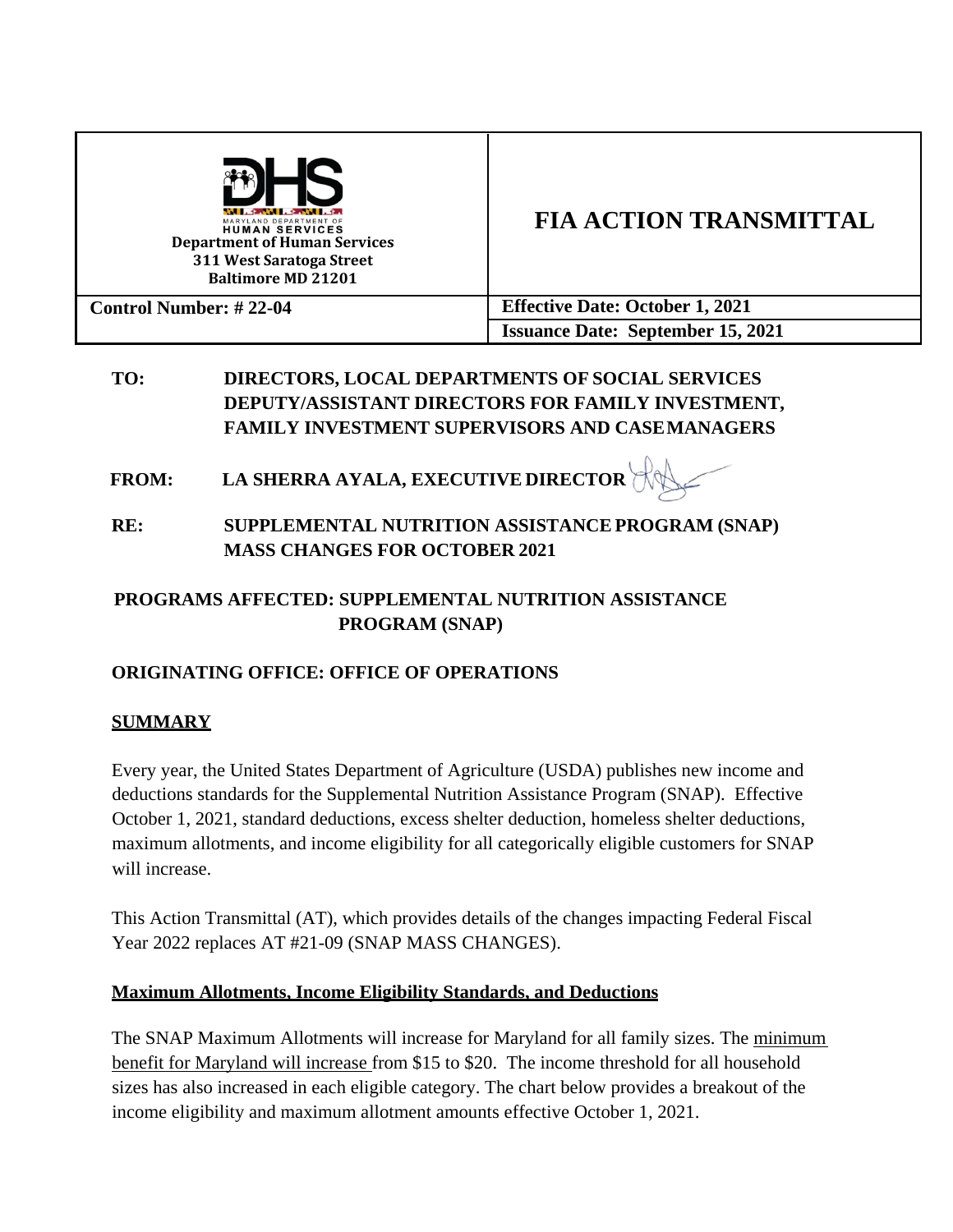| <b>Household Size</b>            | <b>Maximum Gross</b><br><b>Monthly Income*</b><br>130% of Poverty | <b>Maximum Net</b><br><b>Monthly Income*</b><br>100% of Poverty | <b>Monthly Income</b><br><b>Elderly/Disabled Separate</b><br>Household* 165% of Poverty | <b>Maximum</b><br><b>Allotment</b> |
|----------------------------------|-------------------------------------------------------------------|-----------------------------------------------------------------|-----------------------------------------------------------------------------------------|------------------------------------|
| 1                                | \$1,396                                                           | \$1,074                                                         | \$1,771                                                                                 | \$250                              |
| $\overline{2}$                   | \$1,888                                                           | \$1,452                                                         | \$2,396                                                                                 | \$459                              |
| 3                                | \$2,379                                                           | \$1,830                                                         | \$3,020                                                                                 | \$658                              |
| $\overline{4}$                   | \$2,871                                                           | \$2,209                                                         | \$3,644                                                                                 | \$835                              |
| 5                                | \$3,363                                                           | \$2,587                                                         | \$4,268                                                                                 | \$992                              |
| 6                                | \$3,855                                                           | \$2,965                                                         | \$4,893                                                                                 | \$1,190                            |
| $\overline{7}$                   | \$4,347                                                           | \$3,344                                                         | \$5,517                                                                                 | \$1,316                            |
| 8                                | \$4,839                                                           | \$3,722                                                         | \$6,141                                                                                 | \$1,504                            |
| <b>Each additional</b><br>member | \$492                                                             | \$379                                                           | \$625                                                                                   | \$188                              |

The required income reporting threshold for a household is \$100.00.

The standard deduction for households of one to three has increased from \$167 to \$177. The standard deduction increases to \$184 (+\$3) for a household of four, \$215 (+\$3) for a household of five, and \$246 (+\$3) for a household of six or more. The new SNAP excess shelter deduction increases to \$597 (+\$11). CARES and E&E will automatically generate customer notices for the above-listed increases at the time of the mass changes slated to occur in September 2021.

Additionally, the maximum homeless shelter deduction increased to \$159.73 (+\$2.99).

#### **Action Required Regarding Homeless Shelter Deduction**

All SNAP households in which all members are homeless, but who do not receive free shelter, qualify for the homeless shelter deduction. You should use actual shelter expenses, rather than the homeless shelter deduction, if the actual shelter costs are higher than \$159.73.

#### **SNAP Recoupment**

When a SNAP overpayment is established, CARES and E&E systems automatically recoup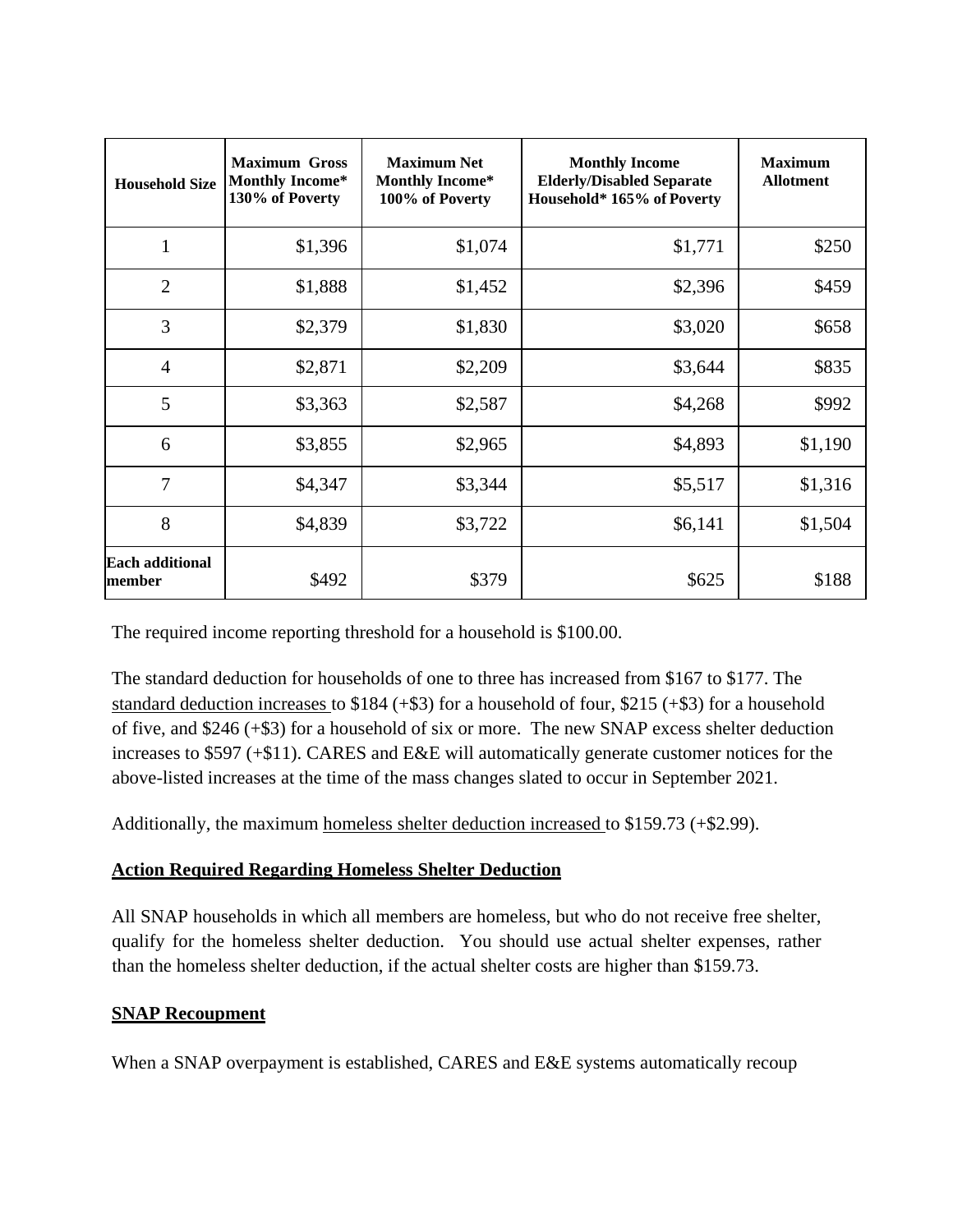SNAP benefits and rarely require action by case managers. CARES and E&E systems generate a report identifying recoupment cases with a repayment plan source as a grant reduction (GR) or court-ordered (CO). Case managers assigned to process overpayments and recovery cases must manually update the identified cases.

#### **Payment Accuracy**

The changes in income and standard deductions for SNAP benefits will not affect payment accuracy.

#### **Attachments:**

SNAP Policy Manual Section 115 SNAP Policy Manual Section 600 October 2021 Income Guidelines

#### **INQUIRIES:**

Please direct policy questions to FIA Policy by completing the [FIA Policy Information Request](https://kb.dhs.maryland.gov/family-investment-administration/contact-us-with-your-fia-program-eligibility-policy-question/) [Form f](https://kb.dhs.maryland.gov/family-investment-administration/contact-us-with-your-fia-program-eligibility-policy-question/)ound on Knowledge Base or via email at [fia.policy@maryland.gov](mailto:fia.policy@maryland.gov) for Montgomery County only.

c: DHS Executive Staff Constituent Services DHS Help Desk FIA Management Staff Office of Administrative Hearings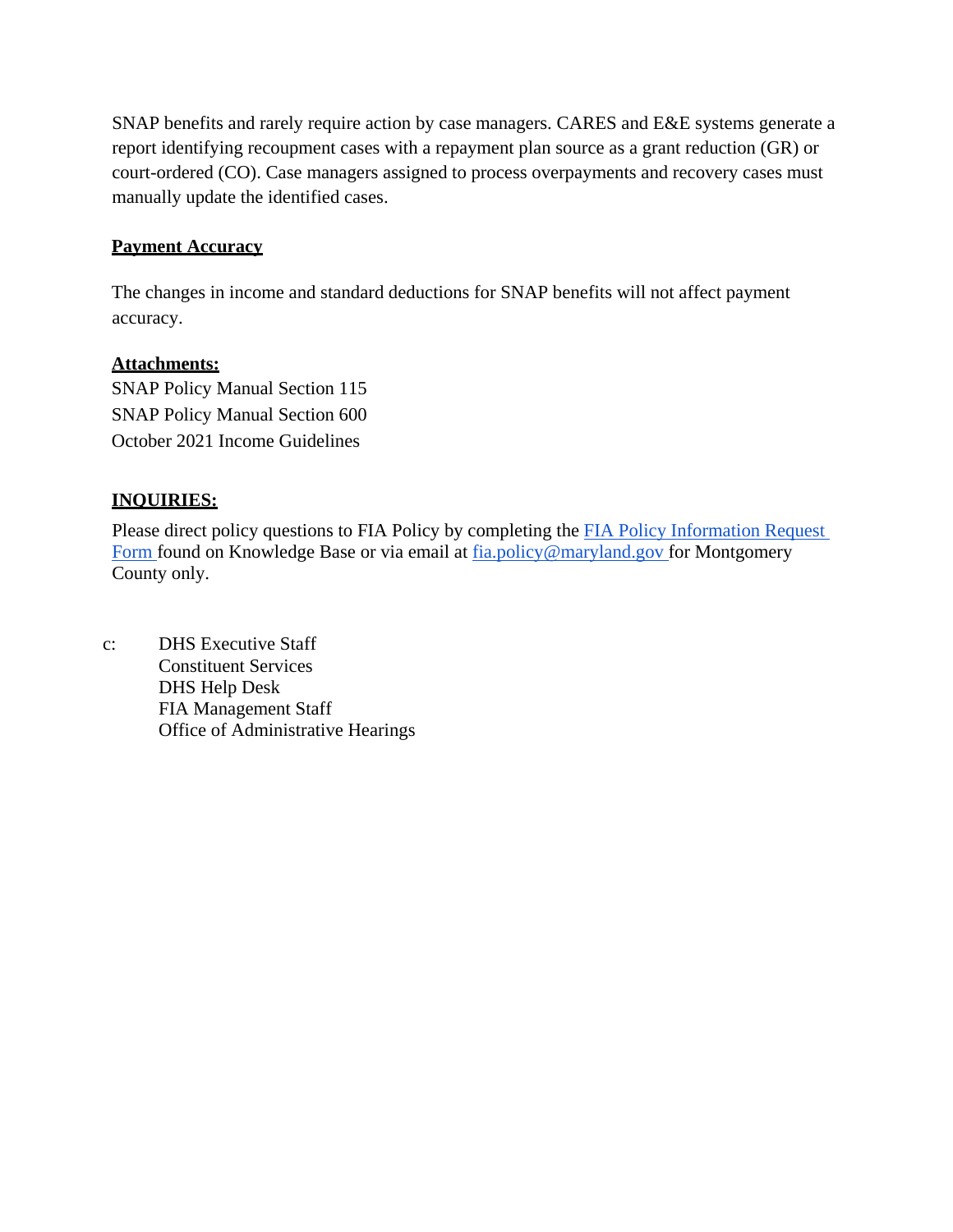| <b>DEPARTMENT OF HUMAN SERVICES</b> | <b>SUPPLEMENTAL NUTRITION</b> |        |
|-------------------------------------|-------------------------------|--------|
| <b>FAMILY INVESTMENT</b>            | <b>ASSISTANCE PROGRAM</b>     |        |
| <b>ADMINISTRATION</b>               | <b>MANUAL</b>                 |        |
| <b>CATEGORICAL ELIGIBILITY</b>      | Section 115                   | Page 1 |

## **115.1 Definition**

Categorical eligibility means that a household is considered eligible for Supplemental Nutrition Assistance Program (SNAP) benefits based on its eligibility for a public assistance grant or service. Households in which all members receive or are authorized to receive Temporary Cash Assistance (TCA), a service or benefit funded by Temporary Assistance to Needy Families (TANF), Supplemental Security Income (SSI), Temporary Disability Assistance Program (TDAP), or Public Assistance to Adults (PAA) are categorically eligible. This includes a household with a mix of TCA, SSI, TDAP, or PAA members or a household authorized to receive a TANF funded service.

**NOTE:** Categorically eligible households are not subject to the gross and net income test and do not have to meet resource limits. This means we do not verify vehicle or bank account ownership for the SNAP.

# **115.2 Categorically Eligible Individuals and Households**

Categorically eligible individuals and households include the following:

- A. Individuals who receive TCA, SSI, TDAP, or PAA;
- B. Individuals who have been authorized but have not accessed TCA, SSI, TDAP, or PAA;
- C. Individuals authorized to receive TCA, SSI, TDAP, or PAA but who have not yet received the SNAP benefit;
- D. Household members receiving TCA, SSI, or PAA whose benefits are suspended or recouped; or
- E. TCA households that are not paid because the grant is less than \$10.
- F. Broad-Based Categorical Eligibility
	- 1. To confer broad-based categorical eligibility to SNAP households, all households with income below 200 percent of federal poverty guidelines are authorized to use a non-cash Temporary Assistance for Needy Families (TANF) funded program.
	- 2. TANF funds were used to print the brochure, Family Planning, A Guide for You. This meets the criteria for broad-based categorical eligibility. With broad-based categorical eligibility, there is no requirement that there be minor children in the household. Give the customer the Family Planning brochure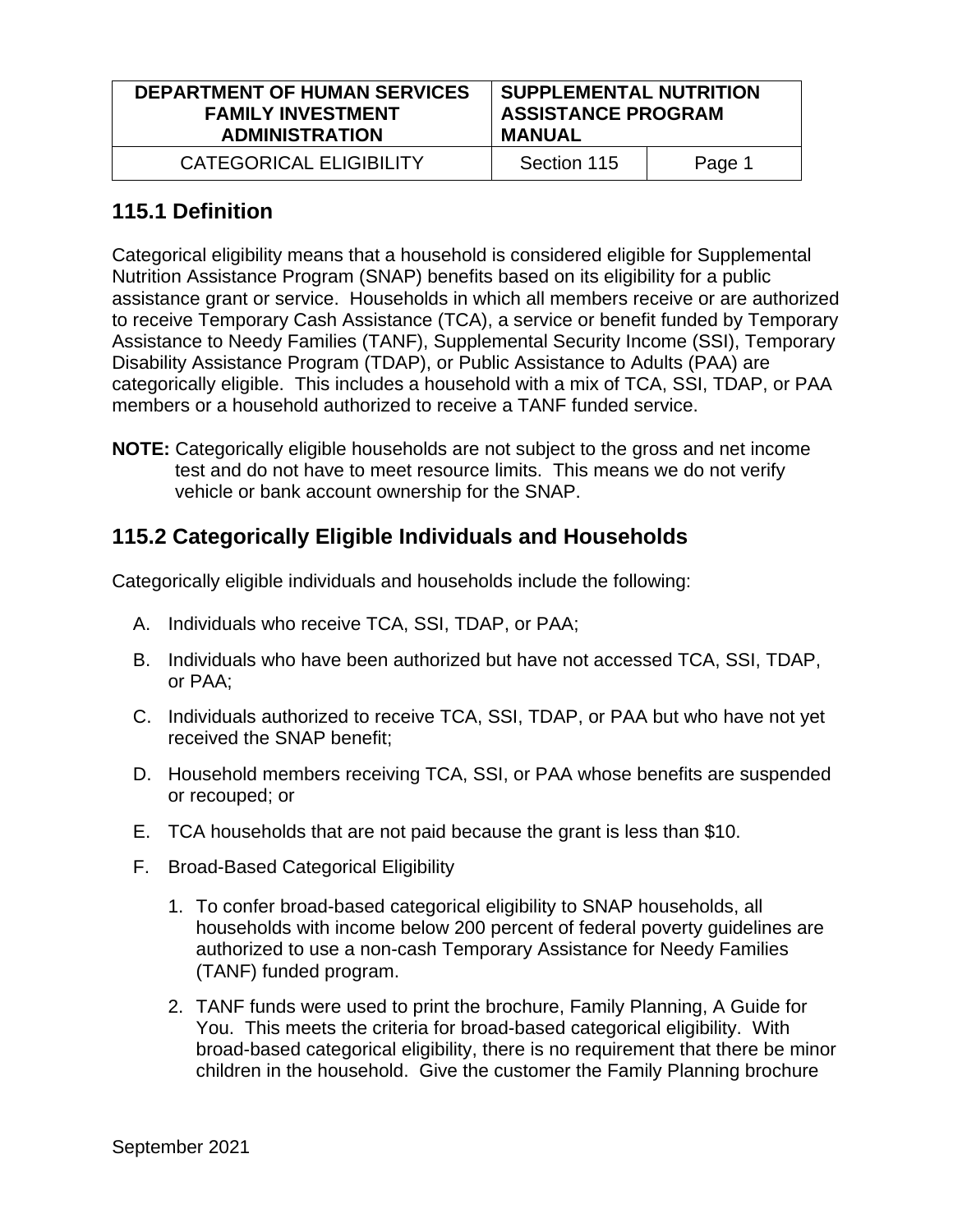| <b>DEPARTMENT OF HUMAN SERVICES</b> | <b>SUPPLEMENTAL NUTRITION</b> |        |
|-------------------------------------|-------------------------------|--------|
| <b>FAMILY INVESTMENT</b>            | <b>ASSISTANCE PROGRAM</b>     |        |
| <b>ADMINISTRATION</b>               | <b>MANUAL</b>                 |        |
| <b>CATEGORICAL ELIGIBILITY</b>      | Section 115                   | Page 2 |

when the customer requests a copy. There is no requirement to give it to everyone.

## **115.2 Categorically Eligible Individuals and Households (continued)**

3. The following information is on the applications that are used for SNAP:

#### **Authorization to Receive Family Planning Information**

If you want information, you can ask your case manager for a Family Planning Guide. You may also contact:

- 1-800-546-8900 if you need help in finding a provider for birth control or arranging prenatal care, or
- The Center for Maternal and Child Health at 410-767-6713 or <http://phpa.dhmh.maryland.gov/mch>
- G. 200% of 2022 Monthly Federal Poverty Guidelines:
	- 1 \$ 2,148
	- 2 \$ 2,904
	- 3 \$ 3,660
	- 4 \$ 4,418
	- 5 \$ 5,174
	- 6 \$ 5,930
	- 7 \$ 6,688
	- 8 \$ 7,444

Each additional member is \$758

- H. Examples:
	- 1. Ms. A applies for assistance for herself and her two children, aged 10 and 12 because her earnings do not cover her bills. The local department enters the household's \$4,000 monthly income in CARES and E&E to determine SNAP eligibility. The household is not categorically eligible because the household's income is greater than 200 percent of poverty for a household of three. CARES and E&E deny the SNAP case because gross income exceeds the gross income limit.
	- 2. Ms. B applies for assistance for herself and her son, aged 10. The case manager enters the household's \$1,850 monthly earned income and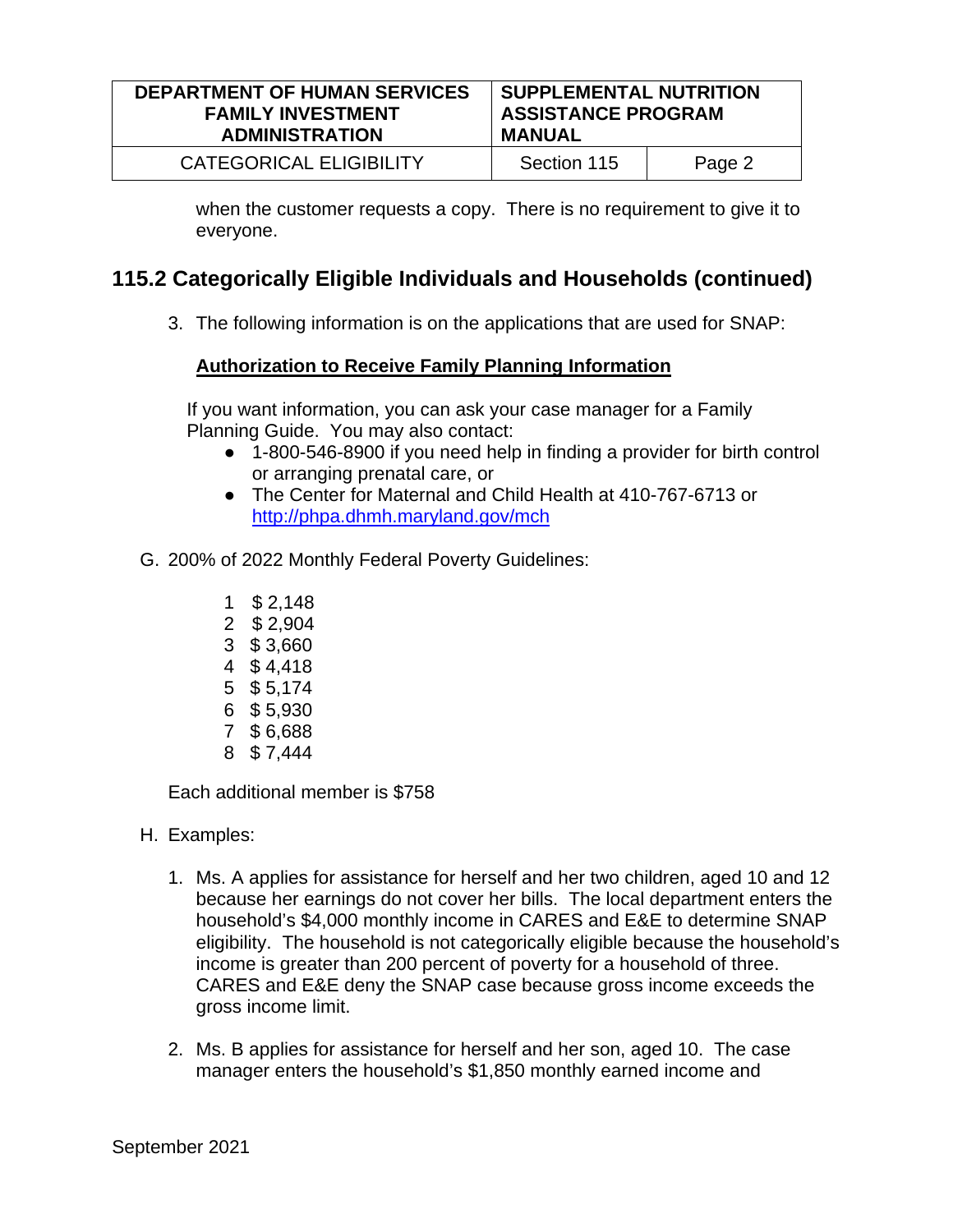| <b>DEPARTMENT OF HUMAN SERVICES</b> | <b>SUPPLEMENTAL NUTRITION</b> |        |
|-------------------------------------|-------------------------------|--------|
| <b>FAMILY INVESTMENT</b>            | <b>ASSISTANCE PROGRAM</b>     |        |
| <b>ADMINISTRATION</b>               | <b>MANUAL</b>                 |        |
| CATEGORICAL ELIGIBILITY             | Section 115                   | Page 3 |

deductions in CARES and E&E. She is categorically eligible and was found to be eligible for the \$20 minimum benefit because the household size is two.

- 3. Mr. C applies for SNAP benefits for himself, his wife, and her two children because Ms. C had recently lost her job. The household's total gross income is \$2,500 earned income. The household is categorically eligible because the income is below 200 percent of the federal poverty level for a family size of 4. Mr. and Ms. C have \$10,000 in savings. They have high shelter costs and Mr. C pays child support for children outside the SNAP benefit household. CARES and E&E determine that this household is eligible for a SNAP benefit.
- 4. Mr. and Mrs. D apply for SNAP benefits. In the home is their 20-year old son who must be included in the household because he is under age 22. The household has a gross monthly income of \$3,700. This household is not categorically eligible (income over 200% of the poverty level) and their income exceeds the gross income test. CARES and E&E will deny the household's application.

## **115.3 Application Processing**

- A. Local departments must notify households applying for public assistance that:
	- 1. They have the right to apply for SNAP benefits at the same time.
	- 2. The time limits or other requirements that apply to the receipt of TCA do not apply to the receipt of SNAP benefits.
	- 3. Households that stop receiving TCA because they have reached the maximum time limit for receiving TCA, have begun working or for any other reason, may still be eligible for SNAP benefits.
	- 4. Receiving SNAP benefits has no bearing on any other program's time limits.
- B. If the local department attempts to discourage a household from applying for TCA (and request a WAG instead, for example), it shall make clear that the requirements of applying for TCA do not apply to SNAP benefits.
- C. In order to determine if a household is categorically eligible for SNAP benefits, the local department may postpone (within the 30-day processing standard) the SNAP eligibility determination if the household is not entitled to expedited service and appears to be categorically eligible.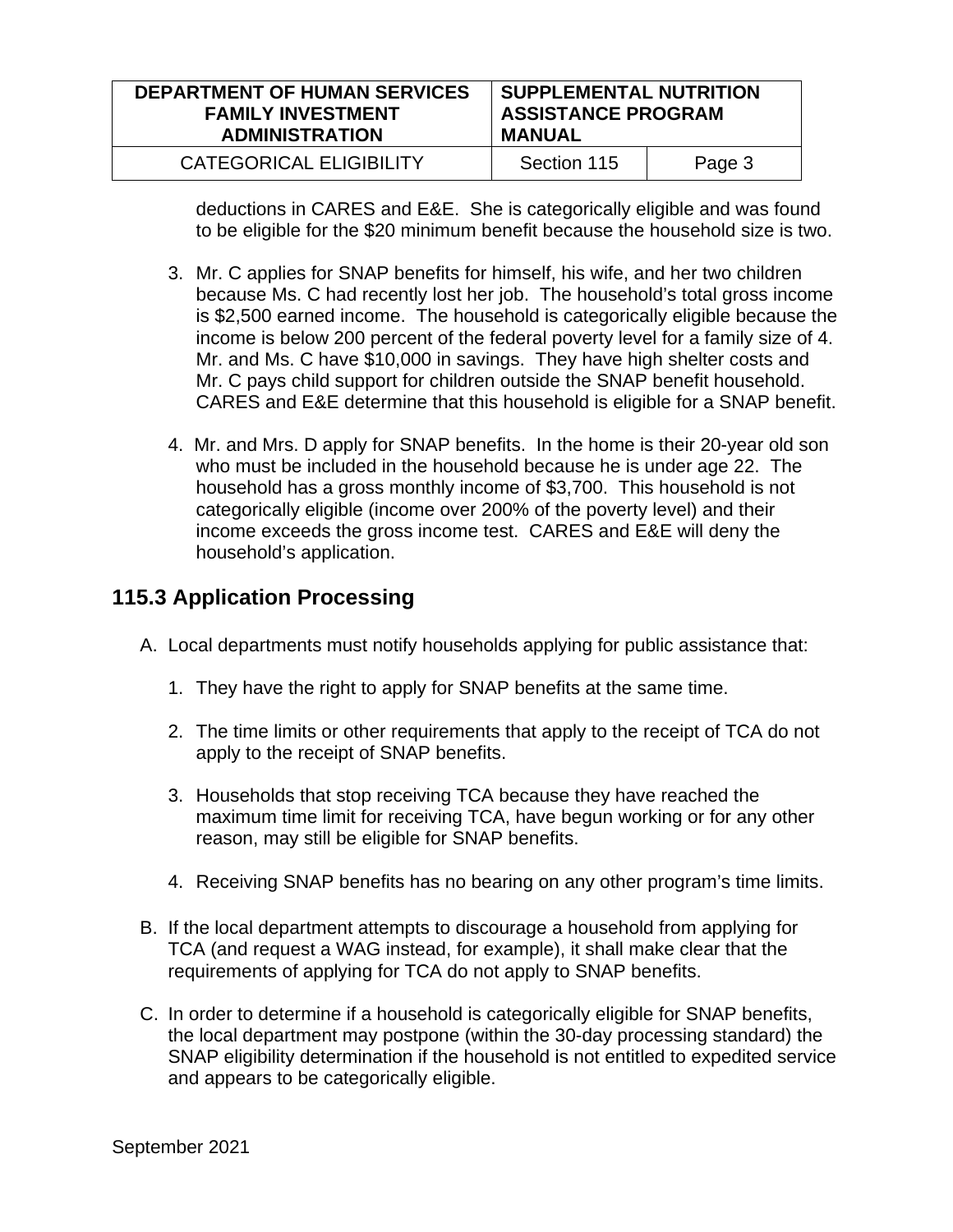| <b>DEPARTMENT OF HUMAN SERVICES</b> | <b>SUPPLEMENTAL NUTRITION</b> |        |
|-------------------------------------|-------------------------------|--------|
| <b>FAMILY INVESTMENT</b>            | <b>ASSISTANCE PROGRAM</b>     |        |
| <b>ADMINISTRATION</b>               | <b>MANUAL</b>                 |        |
| CATEGORICAL ELIGIBILITY             | Section 115                   | Page 4 |

- D. The local department must postpone denying a potentially categorically eligible household until the 30<sup>th</sup> day in case the household is determined eligible to receive TCA, SSI, TDAP, or PAA benefits. Once the public assistance application is approved, the household is considered categorically eligible, provided no exceptions listed in "E" below are applicable.
- E. A household is not categorically eligible and is subject to all SNAP eligibility and benefit provisions if:
	- 1. Any member is disqualified for an intentional program violation (IPV) in accordance with Section 480.4 (Intentional Program Violation Disqualification Determination) of this manual; or
	- 2. The head of household is disqualified for failure to comply with the work requirements in accordance with Section 130.11 (Failure to Comply with Work Registration Requirements) of this manual.
- F. In addition to 115.3 E listed above, a TDAP household is not categorically eligible and is subject to all SNAP eligibility and SNAP benefit provisions if:
	- 1. The household refuses to cooperate in providing the local department the information necessary to make a SNAP eligibility determination;
	- 2. The household is disqualified under the striker provisions in accordance with Section 101(Strikers) of this manual; or
	- 3. The individual has been disqualified for an IPV or for failure to apply for a social security number.
- G. If any of the following factors are questionable, verify that the household:
	- 1. Contains only members that are recipients of TCA, a WAG, SSI, TDAP, or PAA or is a household authorized to receive a TANF funded service or benefit as described in 115.2F;
	- 2. Meets the household composition definition as described in Section 100 of this manual;
	- 3. Includes all persons who purchase and prepare their meals together regardless of whether they are separate units for cash programs; and
	- 4. Includes no person who has been disqualified as described in paragraph 115.3E or F.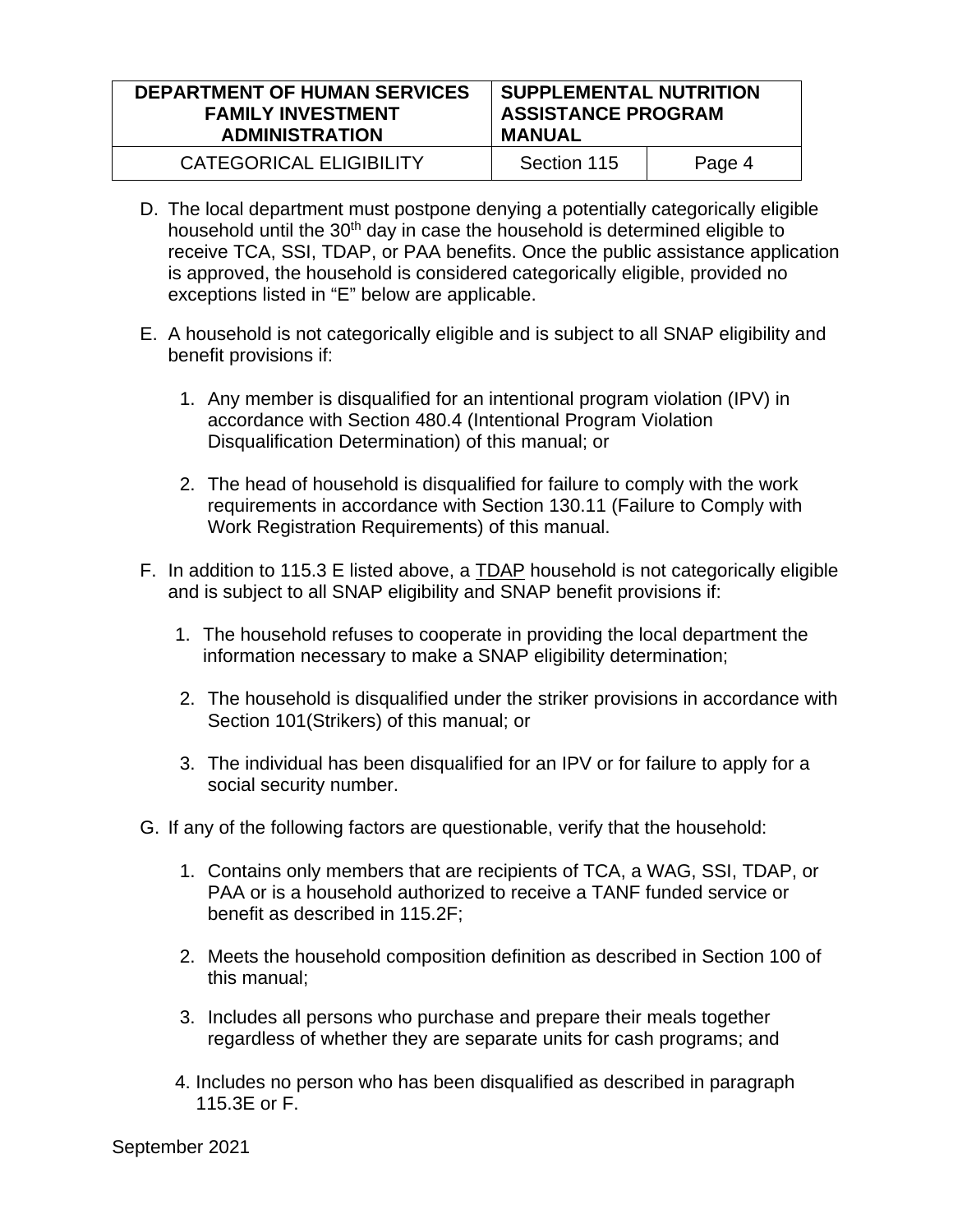| <b>DEPARTMENT OF HUMAN SERVICES</b> | SUPPLEMENTAL NUTRITION    |        |
|-------------------------------------|---------------------------|--------|
| <b>FAMILY INVESTMENT</b>            | <b>ASSISTANCE PROGRAM</b> |        |
| <b>ADMINISTRATION</b>               | <b>MANUAL</b>             |        |
| CATEGORICAL ELIGIBILITY             | Section 115               | Page 5 |

- H. If required, verify SNAP eligibility factors, as described in Section 408.3 (Mandatory Verification at Application) of this manual, that is not verified for the program conferring categorical eligibility.
- I. Do not include any person as a member of a categorically eligible SNAP household if that person is:
	- 1. An ineligible immigrant as defined in Section 120 (Immigrants) of this manual;
	- 2. Ineligible under the student provision as described in Section 102 (Students) of this manual;
	- 3. Institutionalized in a non-exempt facility as defined in Section 100.63 of this manual;
	- 4. Ineligible because of failure to comply with a work requirement in accordance with Section 130.12 of this manual; or
	- 5. Ineligible because of a drug-related felony offense.
- J. Eligibility factors that are accepted for SNAP eligibility without the verification required in Section 408.3 because of categorical eligibility are:
	- 1. Resources
	- 2. Gross and net income limits
	- 3. Sponsored immigrant information
	- 4. Residency
	- 5. Social security number information

Reminders:

- □ Do not verify the assets/resources of a categorically eligible household.
- □ Do not deny or terminate a categorically eligible household when the **household fails to verify resources.**
- K. When a household files a joint public assistance/SNAP application and is denied SNAP benefits but is later determined eligible for TCA, TDAP, or PAA, the case manager will Issue SNAP benefits as described in section 115.3L of this manual. The case manager will also use any verification or information provided subsequent to the application.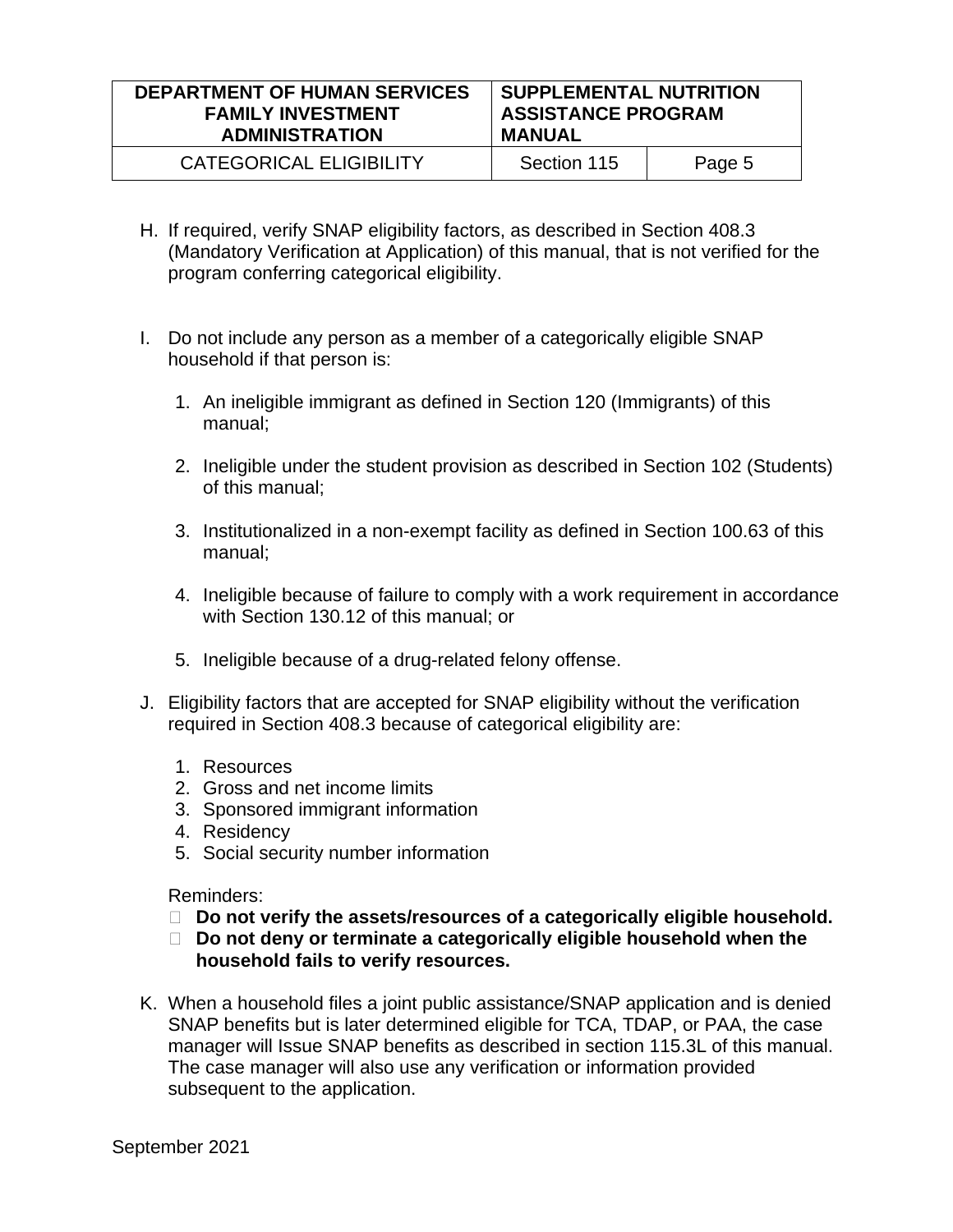| <b>DEPARTMENT OF HUMAN SERVICES</b> | SUPPLEMENTAL NUTRITION    |        |
|-------------------------------------|---------------------------|--------|
| <b>FAMILY INVESTMENT</b>            | <b>ASSISTANCE PROGRAM</b> |        |
| <b>ADMINISTRATION</b>               | <b>MANUAL</b>             |        |
| CATEGORICAL ELIGIBILITY             | Section 115               | Page 6 |

The local department must be able to retrieve an original application when the application was initially denied but is subsequently authorized as a SNAP benefit or service conferring categorical eligibility. The case manager should annotate changes on the application and mail it to the household for a signature.

NOTE: Do not re-interview the household. However, the local department may make mail or telephone contact with the household or its authorized representative to determine any changes in circumstances.

L. The department will provide benefits from the date of the SNAP application to any household determined eligible for TCA, TDAP, or PAA that is categorically eligible within the 30-day processing standard. Prorate SNAP benefits in accordance with Section 412 (Prorating Initial Allotment) of this manual.

A household that files a joint application that is found categorically eligible after being denied non-public assistance SNAP benefits will have its SNAP benefits for the initial month prorated from the date from which the public assistance benefits are payable, or the date of the original application, whichever is later.

Assume that the household is categorically eligible at recertification in the absence of a timely public assistance recertification.

- M. The local department will re-evaluate the original application either at the household's request or when the local department becomes aware of the household's public assistance or SSI eligibility.
- N. One and two-person households that are categorically eligible are entitled to at least a \$20 per month allotment (plus the state supplement for participants over 62), except in an initial month. CARES and E&E will deny a categorically eligible household with three or more members that are not eligible for SNAP benefits because of their income.
- O. The resources of any household member who receives or is authorized to receive TCA, SSI, TDAP, TANF funded benefit or service, or PAA, are excluded.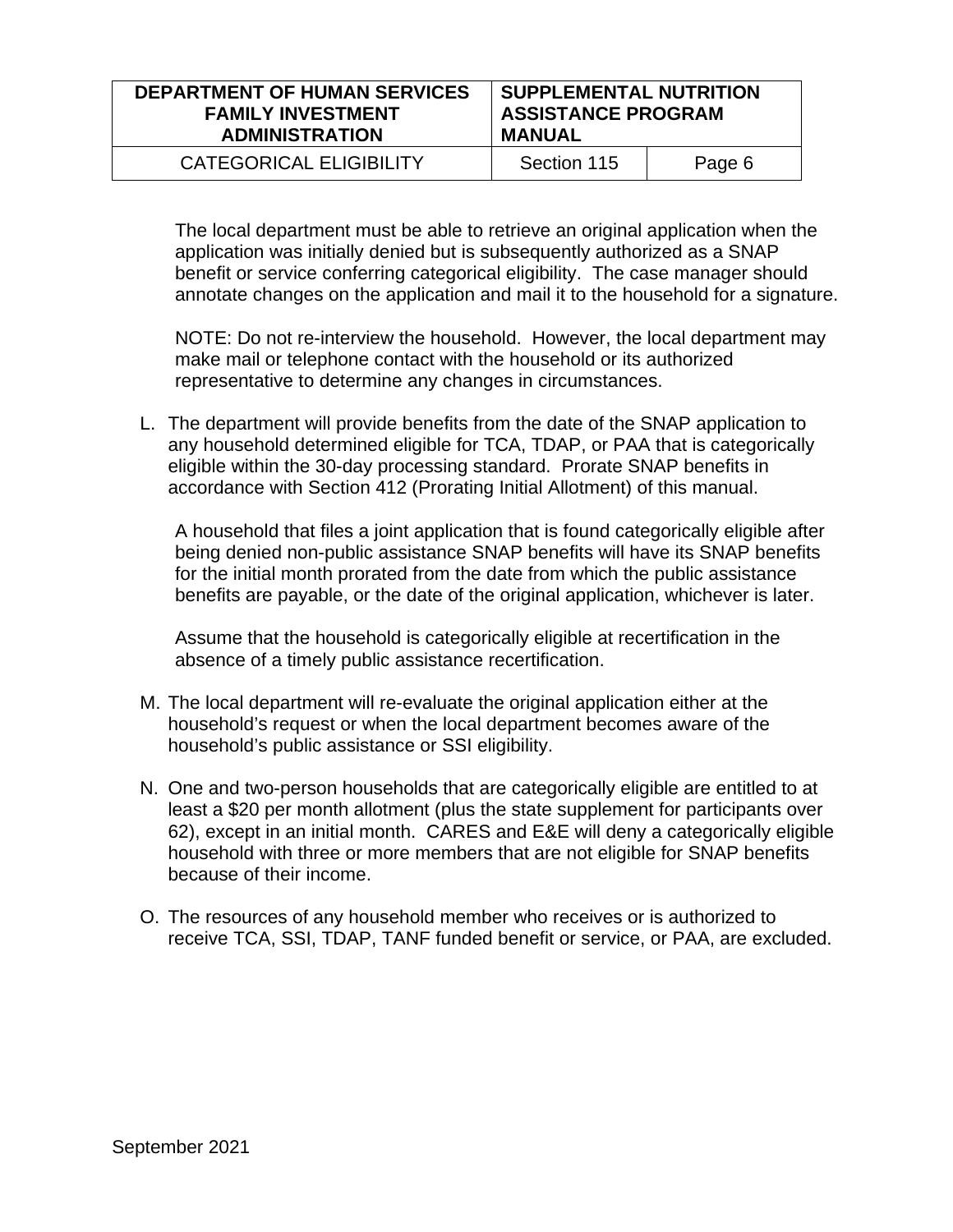| <b>DEPARTMENT OF HUMAN SERVICES</b><br><b>FAMILY INVESTMENT ADMINISTRATION</b> | <b>Supplemental Nutrition</b><br><b>Assistance Program (SNAP)</b><br><b>Manual</b> |        |
|--------------------------------------------------------------------------------|------------------------------------------------------------------------------------|--------|
| STANDARDS FOR INCOME AND DEDUCTIONS   Section 600                              |                                                                                    | Page 1 |

# **1.1 Standards for Eligibility and Maximum Allotments**

- A. The standards for the following appear in Section 600, page 2.
	- 1. Column A Maximum Gross Monthly Income Standards (130% of poverty)
	- 2. Column B Maximum Net Monthly Income Standards (100% of poverty)
	- 3. Column C Maximum Gross Income Standard for Elderly and Disabled Separate Household (165% of poverty)
	- 4. Column D Thrifty Food Plan/Maximum Allotment
- B. Standards 1, 2, and 3 are used to determine household eligibility and not for computing allotments.

# **1.2 Formula Calculation**

- A. Multiply the household's net monthly income by 30%.
- B. Round the product up to the next whole dollar if any cents result.
- C. Subtract the product from the maximum allotment amount for the household size found in Column D, Section 600.

**NOTE**: In an initial month, if the allotment is less than \$10, no benefit is issued. Except in an initial month, all eligible one and two-person households must be issued the minimum allotment of \$20.

# **1.3 Deduction Standards**

| <b>Standard Deductions</b>                                         |       |
|--------------------------------------------------------------------|-------|
| Household size up to and including 3 people----------------        |       |
|                                                                    |       |
| \$184                                                              |       |
| \$215                                                              |       |
| \$246                                                              |       |
|                                                                    |       |
| \$597.00                                                           |       |
| Homeless Household Shelter Allowance---------------------          |       |
| \$159.73                                                           |       |
| Standard Utility Allowance (SUA)--------------------------------   | \$388 |
| Limited Utility Allowance (LUA)----------------------------------- | \$238 |
| <b>Telephone Standard-</b>                                         | 40    |

\* The excess shelter deduction does not apply to households with an aged or disabled member. These households receive an uncapped shelter deduction.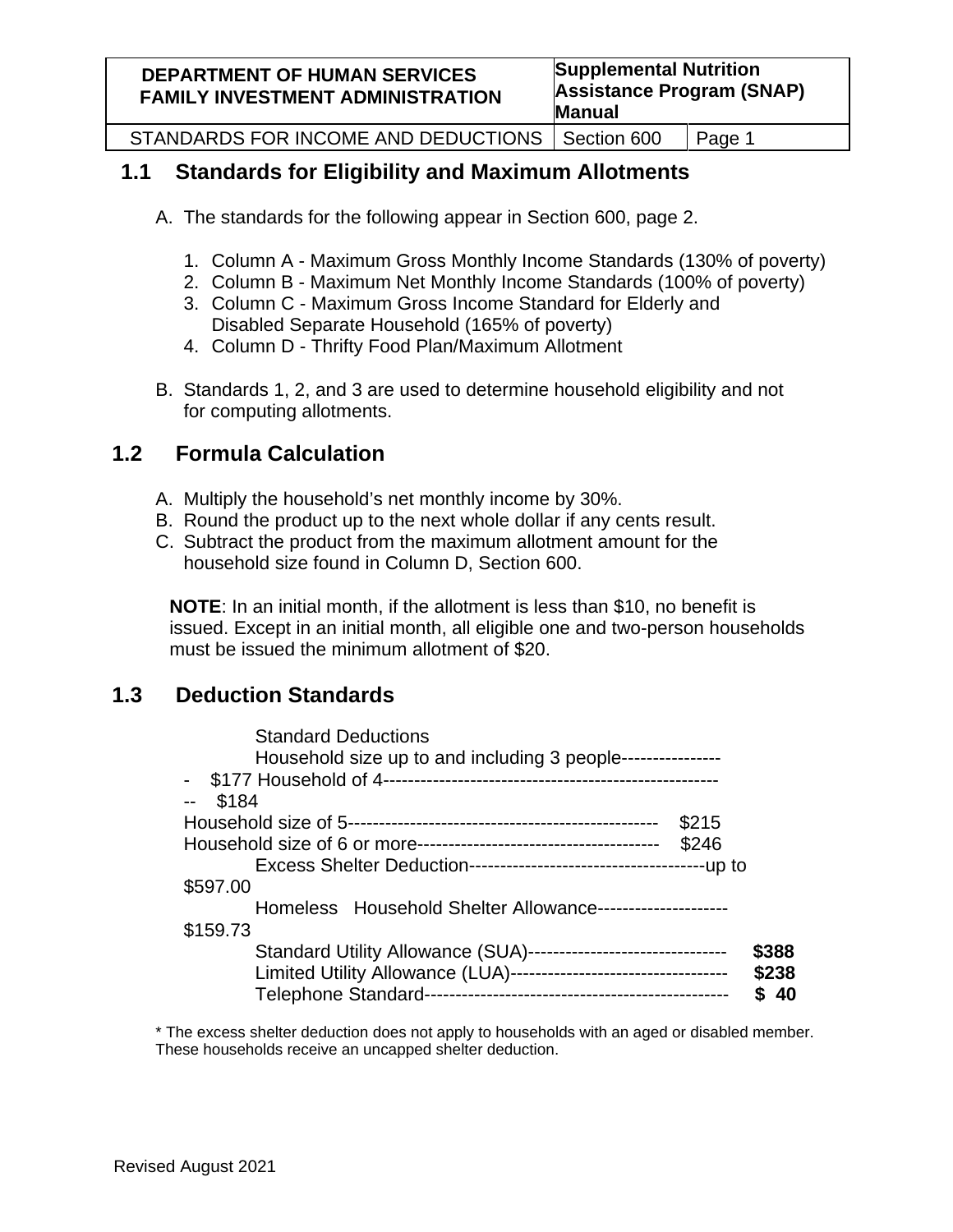| <b>DEPARTMENT OF HUMAN SERVICES</b><br><b>FAMILY INVESTMENT ADMINISTRATION</b> | <b>SNAP MANUAL</b> |        |
|--------------------------------------------------------------------------------|--------------------|--------|
| STANDARDS FOR INCOME AND DEDUCTIONS   Section 600                              |                    | Page 2 |

## **1.4 Determining the SNAP Allotment**

- A. Determine a household's monthly SNAP allotment by using the Basis of Issuance Tables:
	- 1. Calculate the household's net monthly income.
	- 2. Compare the household's net monthly income to the maximum net monthly income standard shown in Column B below. Households that are not categorically eligible for SNAP benefits will have net monthly incomes that are lower than or equal to the amounts shown in Column B.
	- 3. Find the allotment by reading in the Basis of Issuance Tables, down to the appropriate income and across to the appropriate household size.

**NOTE:** A household that is categorically eligible is entitled to any allotment shown in the appropriate column on the tables. Persons in household sizes of one or two and categorically eligible are eligible for a monthly benefit of \$20. Even if the tables do not show a benefit amount at their net income levels. (Please see Section 409 of the SNAP for information on the minimum state supplement to SNAP benefits for households with a member aged 62 and older.)

| <b>Household</b><br><b>Size</b> | <b>Maximum</b><br>Gross<br><b>Monthly</b><br>Income* 130%<br>of Poverty | <b>Maximum Net</b><br><b>Monthly Income*</b><br>100% of Poverty | <b>Monthly Income</b><br><b>Elderly/DisabledSep</b><br>arate Household*<br>165% of Poverty | <b>Maximum Allotment</b> |
|---------------------------------|-------------------------------------------------------------------------|-----------------------------------------------------------------|--------------------------------------------------------------------------------------------|--------------------------|
| 1                               | \$1,396                                                                 | \$1,074                                                         | \$1,771                                                                                    | \$250                    |
| $\overline{2}$                  | \$1,888                                                                 | \$1,452                                                         | \$2,396                                                                                    | \$459                    |
| 3                               | \$2,379                                                                 | \$1,830                                                         | \$3,020                                                                                    | \$658                    |
| $\overline{4}$                  | \$2,871                                                                 | \$2,209                                                         | \$3,644                                                                                    | \$835                    |
| 5                               | \$3,363                                                                 | \$2,587                                                         | \$4,268                                                                                    | \$992                    |
| $6\phantom{1}6$                 | \$3,855                                                                 | \$2,965                                                         | \$4,893                                                                                    | \$1,190                  |
| $\overline{7}$                  | \$4,347                                                                 | \$3,344                                                         | \$5,517                                                                                    | \$1,316                  |
| 8                               | \$4,839                                                                 | \$3,722                                                         | \$6,141                                                                                    | \$1,504                  |
| Each<br>additional<br>member    | \$492                                                                   | \$379                                                           | \$625                                                                                      | \$188                    |

**Effective October 1, 2021**

Maximum gross and net monthly income figures are not used for computing the SNAP allotment. They are included as a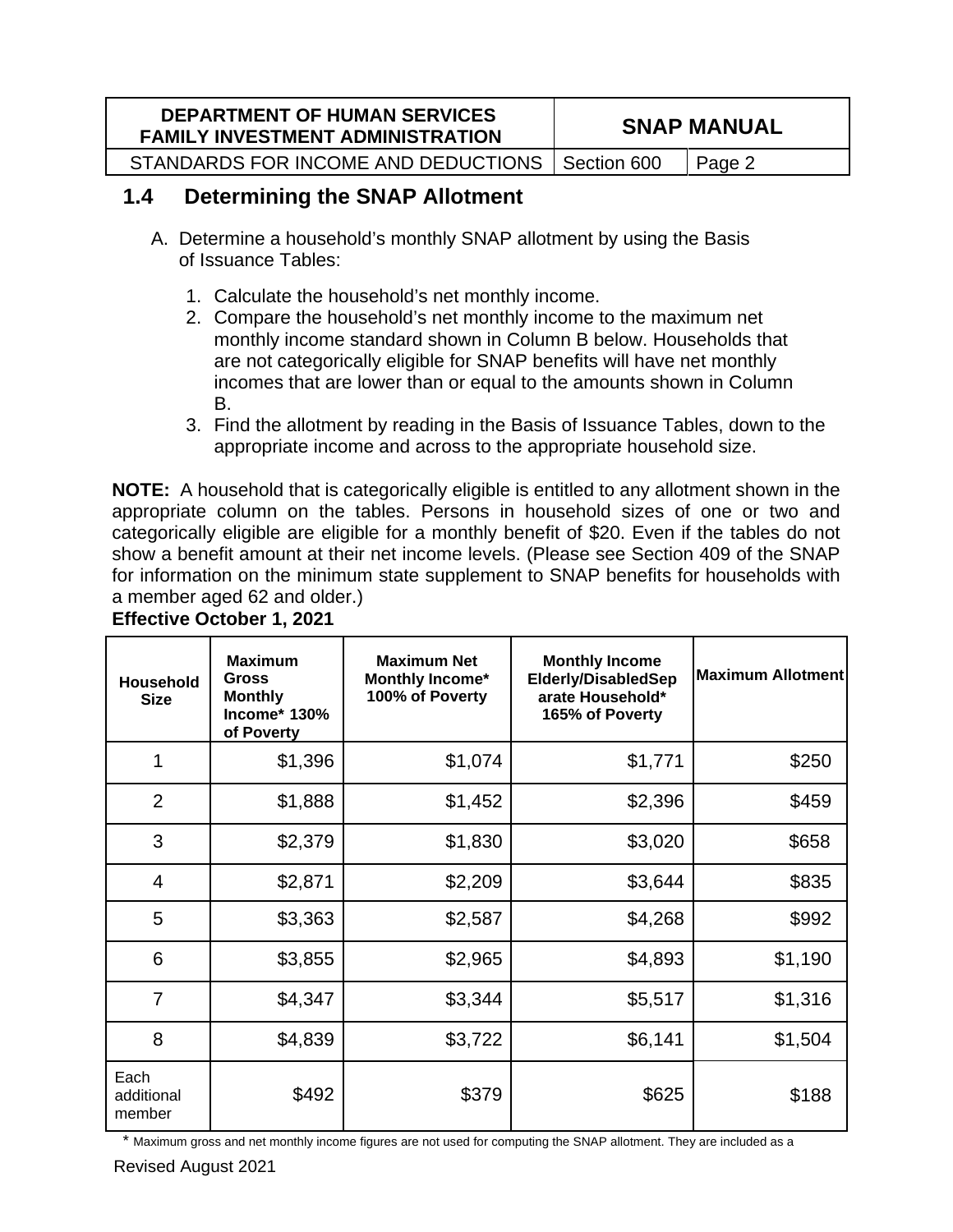reference for determining the household's eligibility.

| <b>Household Type</b>                                                         | <b>Maximum Amount</b> |
|-------------------------------------------------------------------------------|-----------------------|
| Households with at least one member who is<br>age 60 or older or is disabled. | \$3,750               |
| All other households                                                          | \$2,500               |

\* The asset limit for elderly or disabled households also serves as the threshold for substantial lottery or gambling winnings.